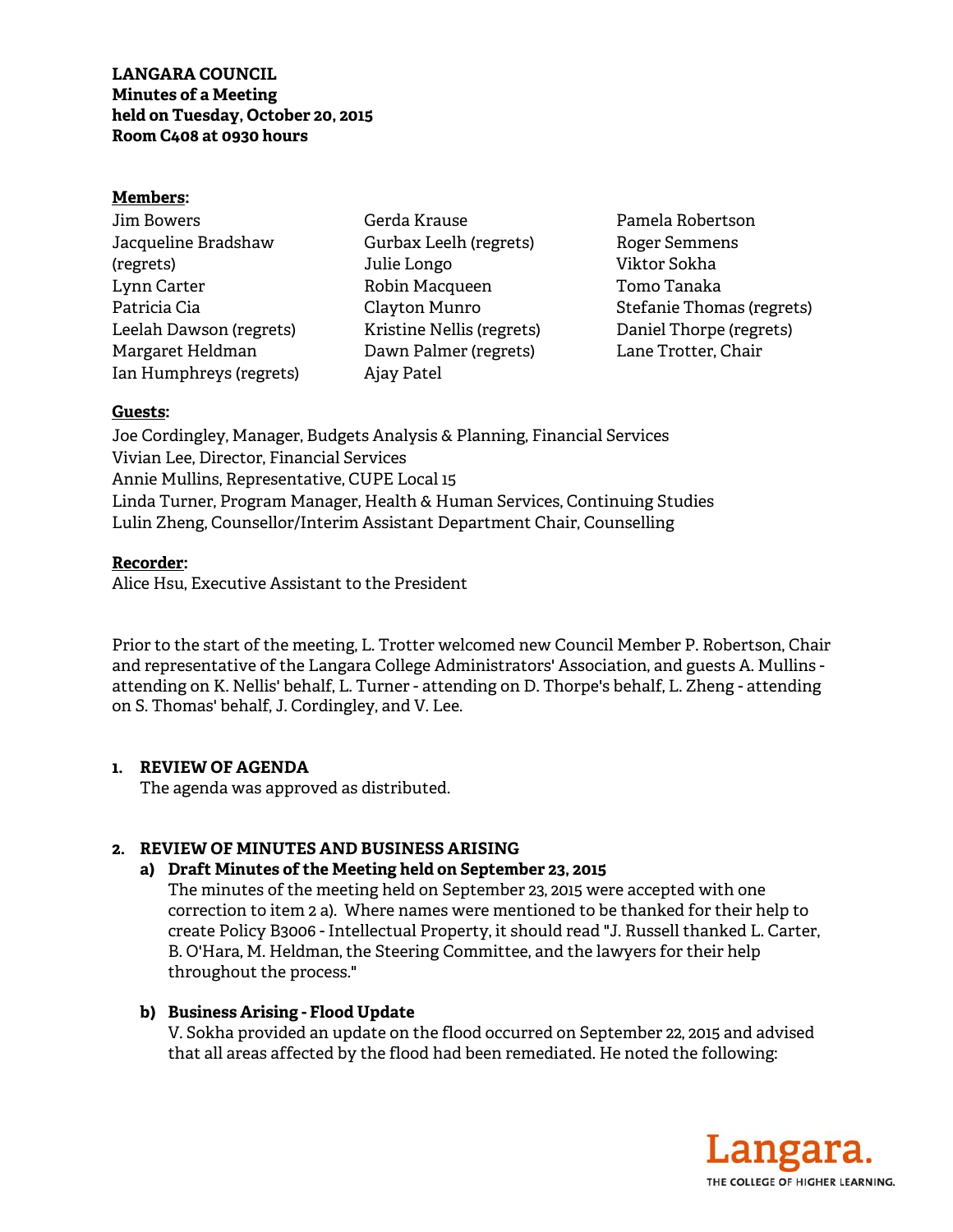- Classroom A210 was already open for classes. Computers in Mac Lab A110 had been in place and the lab would be opening soon.
- While the faculty offices were vacant, it provided an opportunity to have the offices repainted and some older carpets replaced.
- A110 and A212 also had new carpet installed at the College's, not the insurers', expense.
- The total cost of the insurance claim for this flood incident was still unknown but should come in soon. The deductible is \$10,000 dollars.
- To avoid future incidents, the Facilities department will be installing cages over sprinkler heads in all faculty offices that were affected by this flood incident. All other areas where ceiling heights are below nine feet will also be reviewed to determine if cages should be installed for sprinkler heads.
- Recovery status of the instructor's personal belongings found at where the flood was originated was still unknown.

P. Cia added that the Library had one PC lab back and open for students.

L. Trotter thanked the team who had done the work in a very timely manner to minimise classroom disruption and helped avoid any missed class.

# **3. STANDING ITEMS**

# **a) Building Update**

V. Sokha advised that the new Science and Technology Building project remained on track for the opening in September 2016 although the schedule for completion had been delayed to the end of July 2016 partially due to change orders. While the project remained on budget, another round of cost savings would be done.

Discussions ensued and members' questions were answered.

# **b) IT Update**

On behalf of I. Humphreys, L. Trotter advised that the IT Department had no update to report since the last Langara Council meeting.

# **4. CURRICULUM ITEMS**

# **a) Education Council Meeting held on September 22, 2015**

G. Krause referred to the summary report of the Education Council meeting held on September 22, 2015 attached to the agenda and noted that there were many course changes, which originated from one or two issues. She highlighted the following:

• The program change to the Nursing department involved moving an English course and a Biology course out of the program and into admission requirements. As a result, prerequisites for many courses were changed, and 20 Nursing courses and 3 Biology courses were affected.

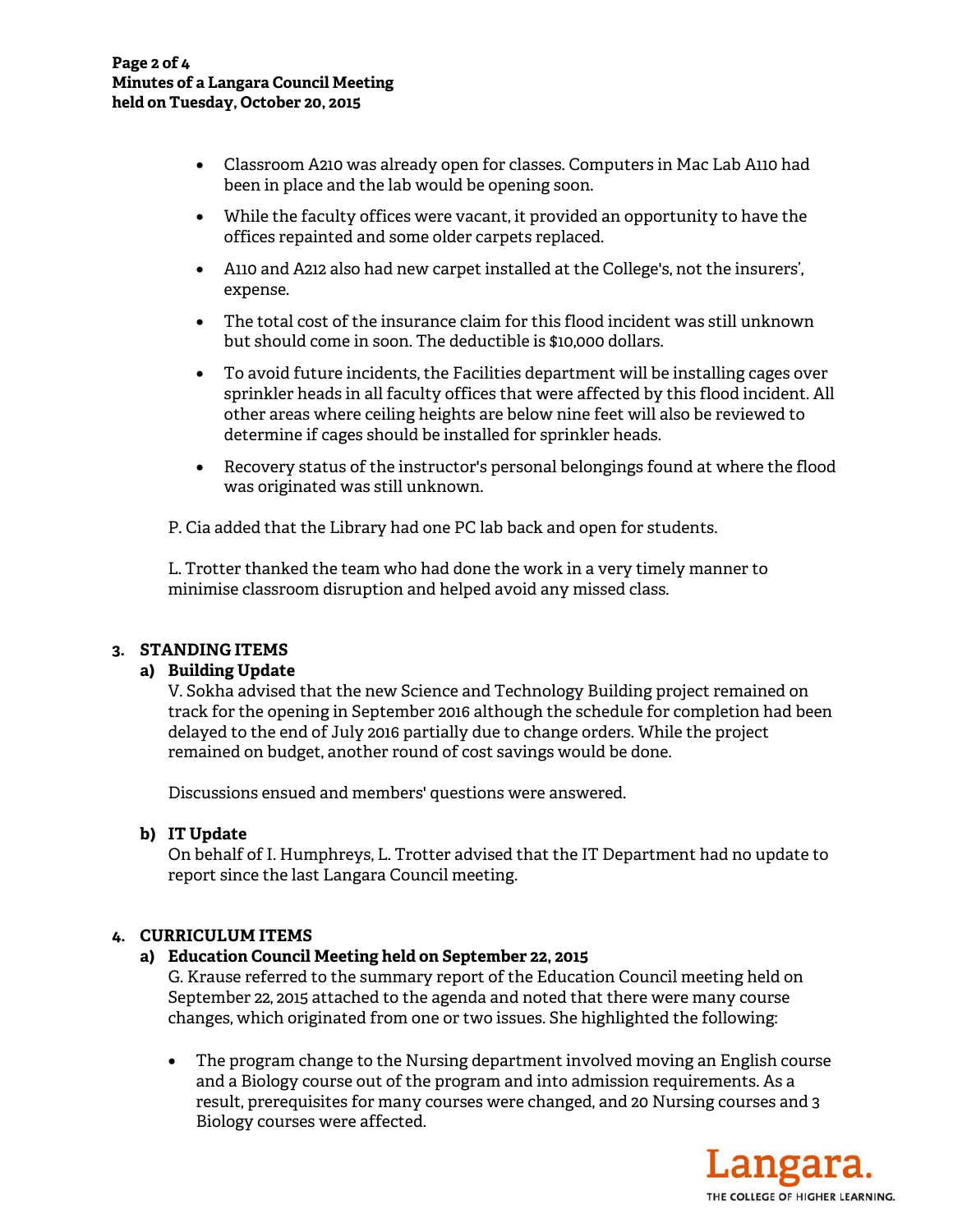- Mathematics & Statistics started updating their prerequisites as a result of high schools had their Math course names changed three years ago. The department had to accept both old names and new names in the past three years while the prerequisites stood. The time was up and the department took the opportunity to review and fix the prerequisite requirements for 16 of their courses.
- New Policy E4004: Library Collection Development replaced rescinded Policy 6.1.2.1. Selection and Preservation of Library Materials and had been posted on to the College's website.
- Continuing Studies got 5 new certificate programs and made revisions to some other certificate programs.

The Education Council summary report for September 22, 2015 was received for information.

# **5. FOR INFORMATION**

### **a) 2015/16 Budget Update**

V. Sokha referred to the 2015-16 Budget Changes document distributed at the table and advised that the budget was in a healthy condition. Comparing to the budget update given at August 25, 2015 special Langara Council meeting, V. Sokha noted that the projected decrease in domestic tuition was smaller than what was predicted in August 2015 and international tuition was higher than expected. As well, the contingency was increased by nearly \$1.1 M. He noted though that the data was still coming in and so the budget figures could change later on. He would report back to the Langara Council when the Finance department got more reliable data.

Discussions ensued and members' questions were answered.

### **b) President's Report**

L. Trotter referred to the Memo on President's Report distributed at the table and highlighted the following:

- He attended a signing ceremony that formalized the pilot UBC Langara Aboriginal Transfer Program. In attendance were UBC President Piper and Langara graduate Nicole Cardinal, who gave a speech about her experience at Langara. L. Trotter thanked Aboriginal Studies Program, Aboriginal Gathering Space, J. Wilson, C. Munro and his team, and faculty who made this happen.
- He attended a Vancouver Board of Trade event where the National Chief Perry Bellegarde of the Assembly of First Nations gave a powerful speech on Closing the Gap between First Nations and Canada.
- He had a trip to Victoria on October 7, 2015 and met with the Deputy Minister Carroll, and Assistant Deputy Minister Mihlar and Avison from AVED. He and V. Sokha also met Assistant Deputy Minster Brewster of AVED.